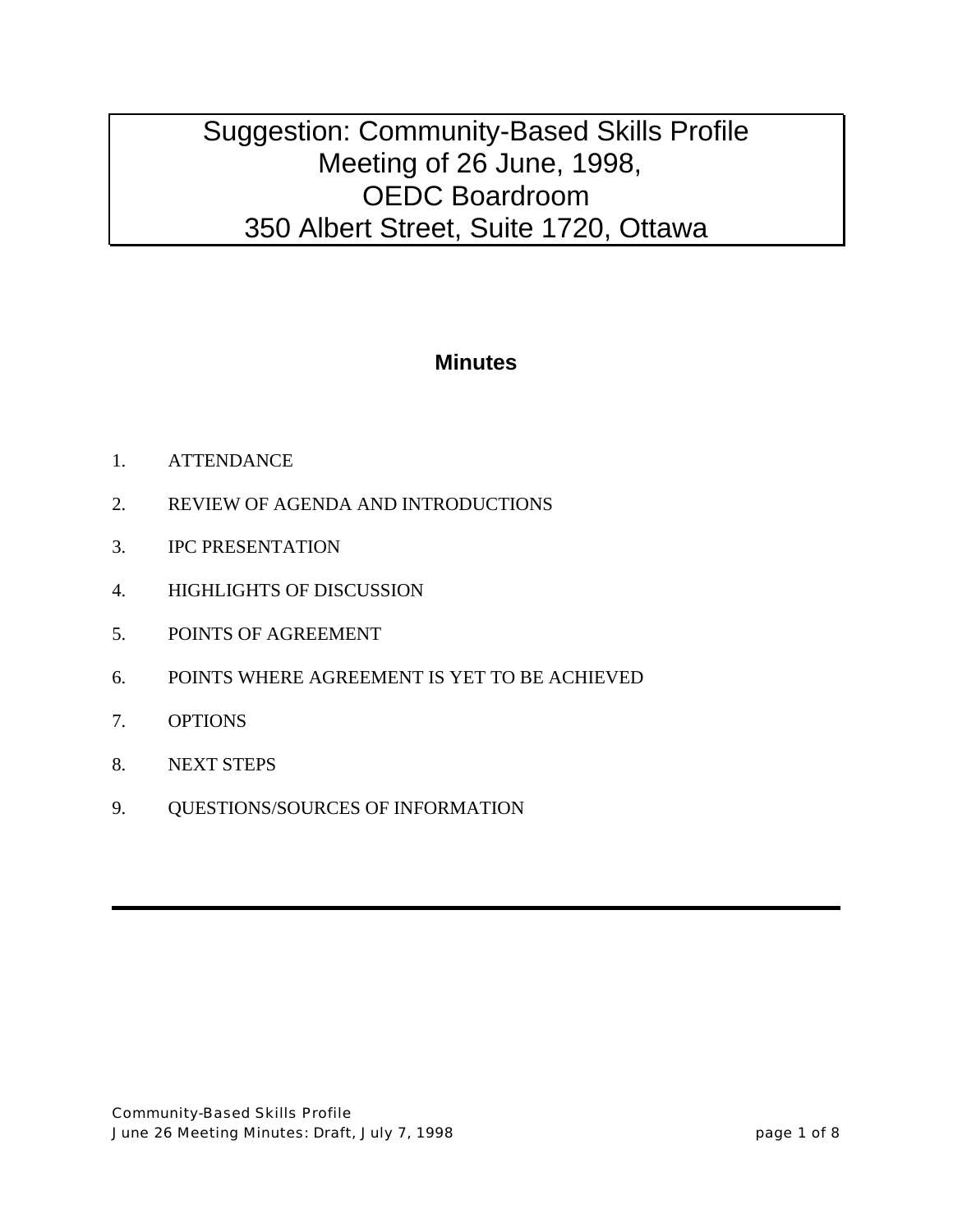| 1. ATTENDANCE:                                                                                          |                   |                                                                   |                                                      |
|---------------------------------------------------------------------------------------------------------|-------------------|-------------------------------------------------------------------|------------------------------------------------------|
| Organization                                                                                            | <b>Name</b>       | <b>Telephone Number</b>                                           |                                                      |
| Investment Partnerships Canada (IPC)<br>Paquette Consulting/IPC                                         |                   | Butler, Don<br>Foley, Mark<br>Woods, George<br>Paquette, Philémon | $(613)$ 954-5490<br>946-2182<br>952-6352<br>749-8503 |
| Human Resources Development Canada (HRDC)<br>- Ottawa HRCC<br>- Eastern Ontario Regional Office         |                   | Brock, Pearl<br>Piccin, Franca                                    | 998-0541<br>443-3321                                 |
| Ontario Ministry of Education &<br>Training (MET)                                                       |                   | Kravis, Jeva                                                      | (416) 327-1767                                       |
| <b>Ontario Ministry of Economic Development</b><br>Trade and Tourism (MEDTT)                            |                   | Waddell, Anne241-3841 x 226                                       |                                                      |
| Regional Municipality of Ottawa Carleton<br>(RMOC)<br>Ottawa Economic Development<br>Corporation (OEDC) |                   | Cross, lan<br>McCallum, Rob                                       | 560-6058 x 1595<br>560-6058 x 1710                   |
|                                                                                                         |                   | Kelly, Steve                                                      | 236-3500 x 235                                       |
| Ottawa Centre for Research & Innovation (OCRI)                                                          |                   | Fillmore, Peter                                                   | 592-8160 x 255                                       |
| <b>Ottawa-Carleton Training Board</b><br><b>Biotechnology HR Council</b>                                |                   | Wall, Lynn                                                        | 727-4723 x 5719                                      |
|                                                                                                         |                   | Mohr, Heather                                                     | 235-1402                                             |
| Sectoral Skills Council/Electric<br>&Electronic Mfg                                                     |                   | Murtagh, Gregg                                                    | 567-3036                                             |
| Software HR Council (SHRC)                                                                              | Swinwood, Paul D. |                                                                   | 237-8551 x 133                                       |
| <b>Absent:</b><br>CAMAQ, the aerospace HR Council                                                       |                   | Tremblay, Serge                                                   | $(514) 596 - 3311$                                   |
| Statistics Canada (STC)<br>Workplace & Employee Survey                                                  |                   | Tulloch, Paul                                                     | 951-4044                                             |
| <b>Ottawa Life Sciences Centre</b><br>2. REVIEW OF AGENDA AND INTRODUCTIONS                             |                   | Lawless, Ken                                                      | 592-8163                                             |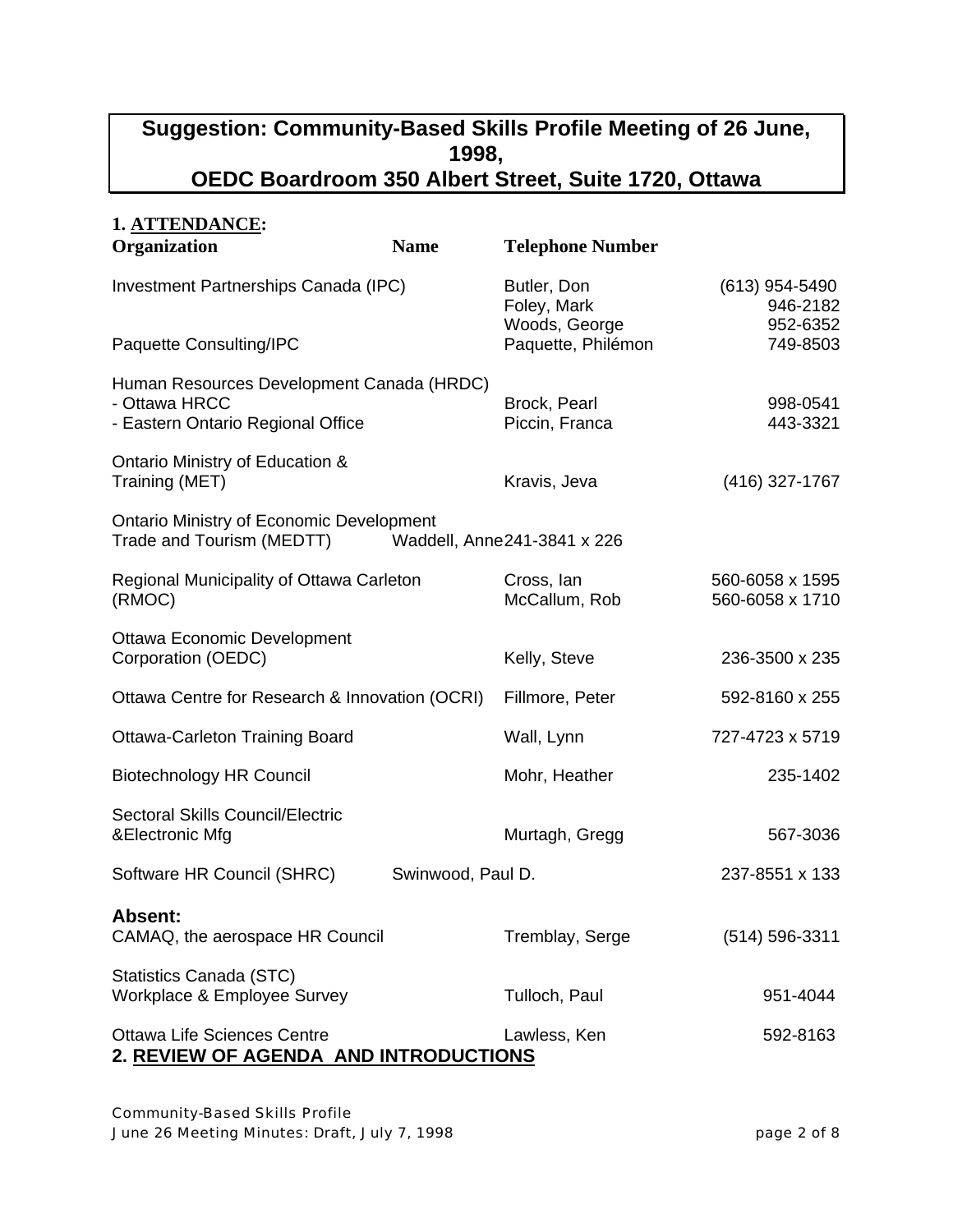The proposed agenda was reviewed. Those present introduced themselves and their organizations

#### **3. IPC PRESENTATION**

IPC made a presentation on the nature of the problem and a possible solution (see attached document)

The nature of the problem highlighted that multinational investors considering Canadian locations want to know:

| a) About the community: | Demographic, Employment and Education Information                                                                                                                                                                                                             |
|-------------------------|---------------------------------------------------------------------------------------------------------------------------------------------------------------------------------------------------------------------------------------------------------------|
|                         | b) About the skills capacity: Numbers of individuals with specific levels of skills for specific<br>sectors of the economy; the occupations within those<br>sectors; and related wage and benefit rates.                                                      |
| c) The problem:         | HRDC NOC and STC SOC are not up-to-date with<br>current skills requirements of fast changing industries,<br>thus historic data will not be able to yield any sense of<br>the skills base which is out there, nor could it be used to<br>project future needs. |

The possible solution suggested was that:

- a) A community-based skills profile be developed
- b) A model for such a profile be piloted in the Ottawa Area over the Summer-Fall of 1998.

#### **4. HIGHLIGHTS OF DISCUSSION**

1. The Software HR Council has recently developed 21 occupational profiles which provide the detail necessary to track human resources requirements and to develop educational standards. It is now seeking a way to obtain data on how many people qualify in each.

Action: Paul Swinwood to provide details/clarification on the 21 profiles.

2. Sectoral Skills Council/Electric &Electronic Mfg concurred that a community-based approach would be most effective, as it has had some success with community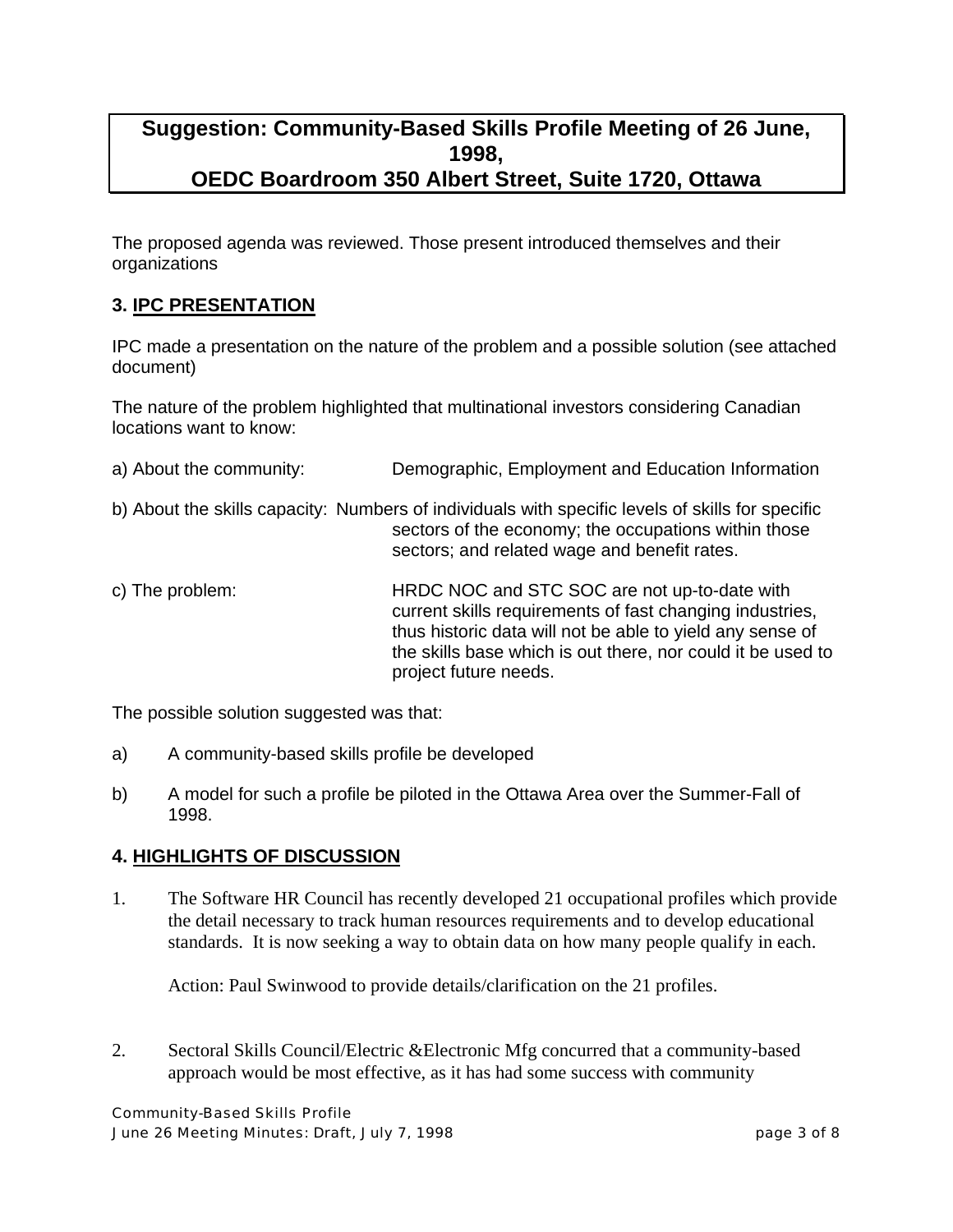involvement in establishing their skills profiles and offered their experience as a model for this pilot. It was also suggested that the Canadian Council of Technicians and Technologists (CCTT) should be drawn on for a range of skills profiles or standards.

Action: Bring in the CCTT as appropriate for skill standards.

- 3. The Biotechnology Human Resources Council stated that they had not yet developed their skills profiles, albeit they know they have shortages in a number of specialties and are working on establishing profiles or standards.
- 4. The general understanding is that Statistics Canada and HRDC are both best at producing timely data at the national and provincial level, but that local or community data providing details on skills is difficult to come by, other than through the Census, which becomes dated quickly in rapid growth areas.
- 5. The contention is that for the investment decision, detailed skills data are needed. In addition, such data have to be transformed into intelligence to be used through analysis by those familiar with the local community and the sector.
- 6. Information on skills profiles of the employed, unemployed, and underemployed would be beneficial for each of the community partners; that is, for those soliciting investments, for those identifying education/training needs, for those managing income support programs (SA and EI), and for those tracking local sectoral needs.
- 7. The issue of forecasting skills requirements for planning purposes was raised. It was noted that the focus is on describing the existing workforce; that skill-needs forecasts have a shelf life of no more than twelve months; and, nevertheless, it is appreciated that longer term forecasts are desirable for educational and community planning.
- 8. Employers are constantly being asked to fill out surveys, and response rates are often poor. This observation highlighted the importance of employer involvement, and that whatever is done it will require a significant marketing effort to convince employers to participate. As well, it suggested that a community-based survey could be approached as a service to the employers; e.g., as they could direct all other requests for data to the administrator of this survey.

#### **5. POINTS OF AGREEMENT**

- There is currently a lack of data on human resource skills at the community level.
- Such data would be valuable for investors, educational institutions and economic

Community-Based Skills Profile June 26 Meeting Minutes: Draft, July 7, 1998 **page 4 of 8** page 4 of 8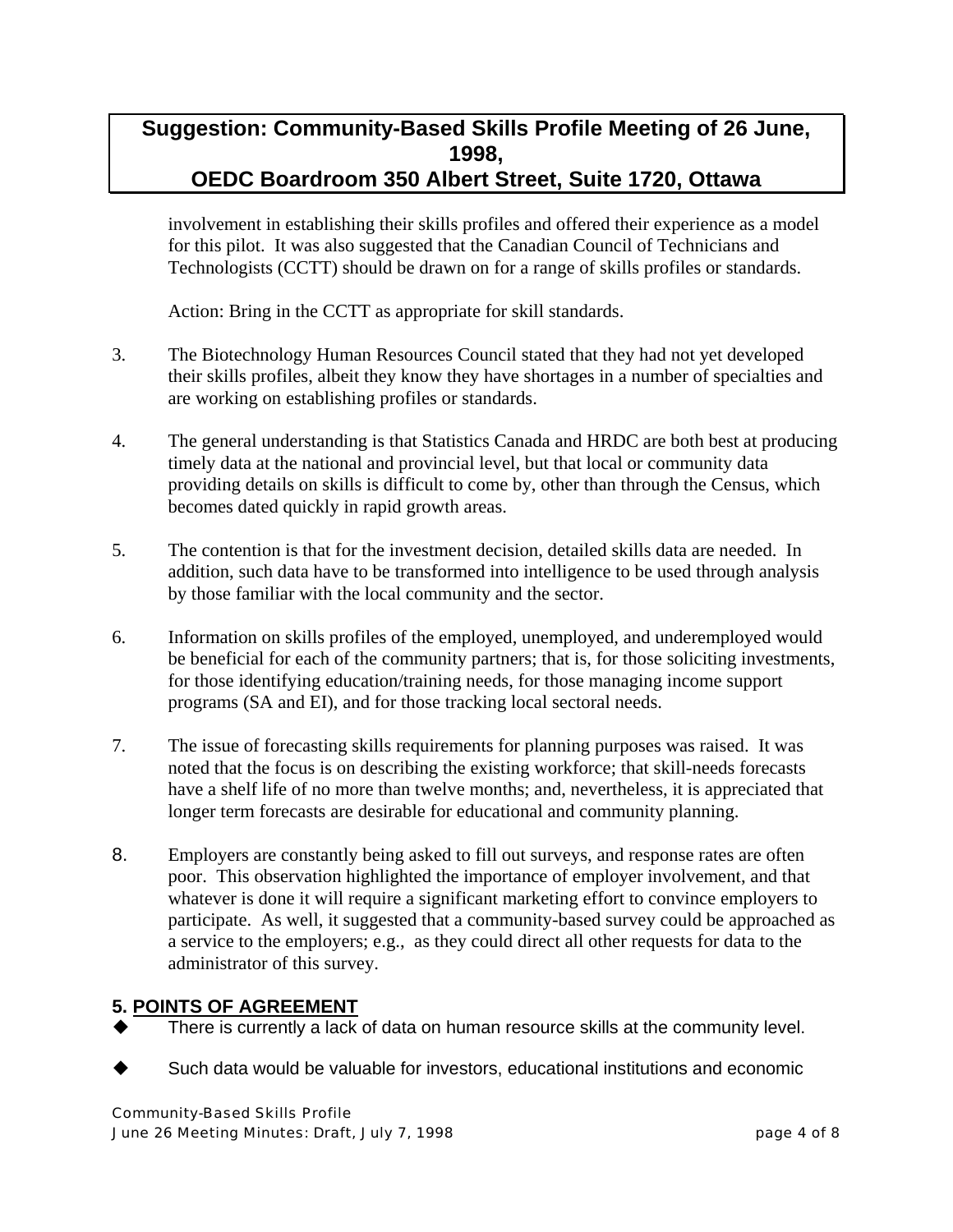development.

- The solution is obtain this data at the community level.
- If the development of a community-based skills profile is undertaken it must be:
	- a) On a continuing basis, e.g. annually
	- b) Contain a feedback loop of some kind to permit continuous improvement
	- c) Be based on national standards e.g. those of the National Sector Councils to permit:
		- $\triangleright$  Rolling up into provincial and national systems
		- $\triangleright$  Comparability with other communities
- There were two fundamental challenges which must be addressed in proceeding:
	- $\triangleright$  Defining the content of the data base
	- $\triangleright$  Identifying efficient data collection methods
- The data base should be designed so that each of the participating partners could derive what data they need from it.

#### **6. POINTS WHERE AGREEMENT IS YET TO BE ACHIEVED**

- The range of people who should be included in the profile, i.e. the employed (and which sectors), the unemployed, the underemployed and students.
- The range of sectors which should be included.
- People want one template for the knowledge and skills of individuals in the workforce, but do not know what that template should include (i.e. one template is desirable for simplicity, but Software alone has 21 profiles, or groupings. How can a simple template be created out of the multiple profiles? or, how can a survey of all those in all profiles be carried out simply?)

#### **7. OPTIONS**

There are many good data sources, including the Census, the Labour Force Survey, sectoral studies, media monitoring, etc. However, almost all suffer drawbacks of some kind, such as timeliness, level of detail and range of coverage. These valuable data can be made more useful through local processing on a regular basis to generate meaningful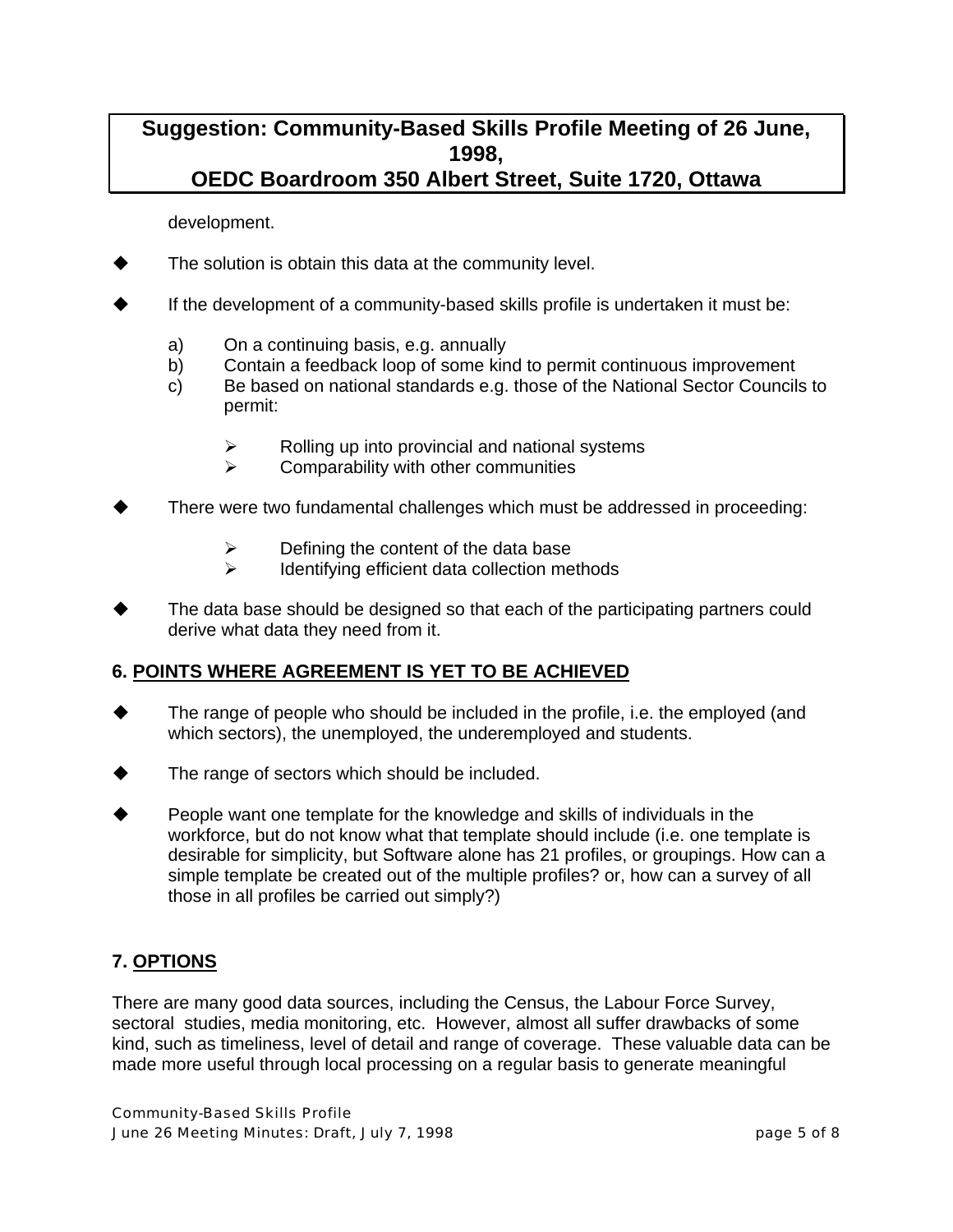intelligence on the community's human resource skills.

Boiling things down, it is anticipated that there are two basis options:

A) 1996 Census Data:

Wait for the community level occupational data from the 1996 Census to be available for local level analysis. The data should be provided by STC by the fall and the analyzed data should be in use for 1999.

Currently, the Census data, supplemented by the monthly Labour Force Survey and other information, is the most current labour market information. In 1998, the 1991 Census data are used to generate community profiles. The 1996 Census data would be used for community profiles to 2003.

Advantage: The Census data are reliable, based upon Standard Occupational Classification, and may be considered sufficiently timely for relatively stable industries.

Disadvantage: Even if the local level occupational data for the 1996 Census were made available sooner, they would be too out-of-date to reflect the impact of fast growing industries.

Management: The analysis and development of the profiles could be done by local provincial officials (e.g., economic development and trade), local federal officials (e.g., human resources development), municipal/regional government officials and/or members of the local economic development group.

#### B) Community Level Data:

Develop the on-going capacity at the community level to supplement the nationally provided Census data with locally generated data on industry sectors undergoing rapid growth.

The Census data can be supplemented by timely, locally developed data on fast growing industries. To do so the community would identify which of its local industries are experiencing rapid growth and the skills needed to support projected growth.

For fast growing industries, annual updates would be important and the data, as well as the information/intelligence from analyzing it, would need to be maintained by the community.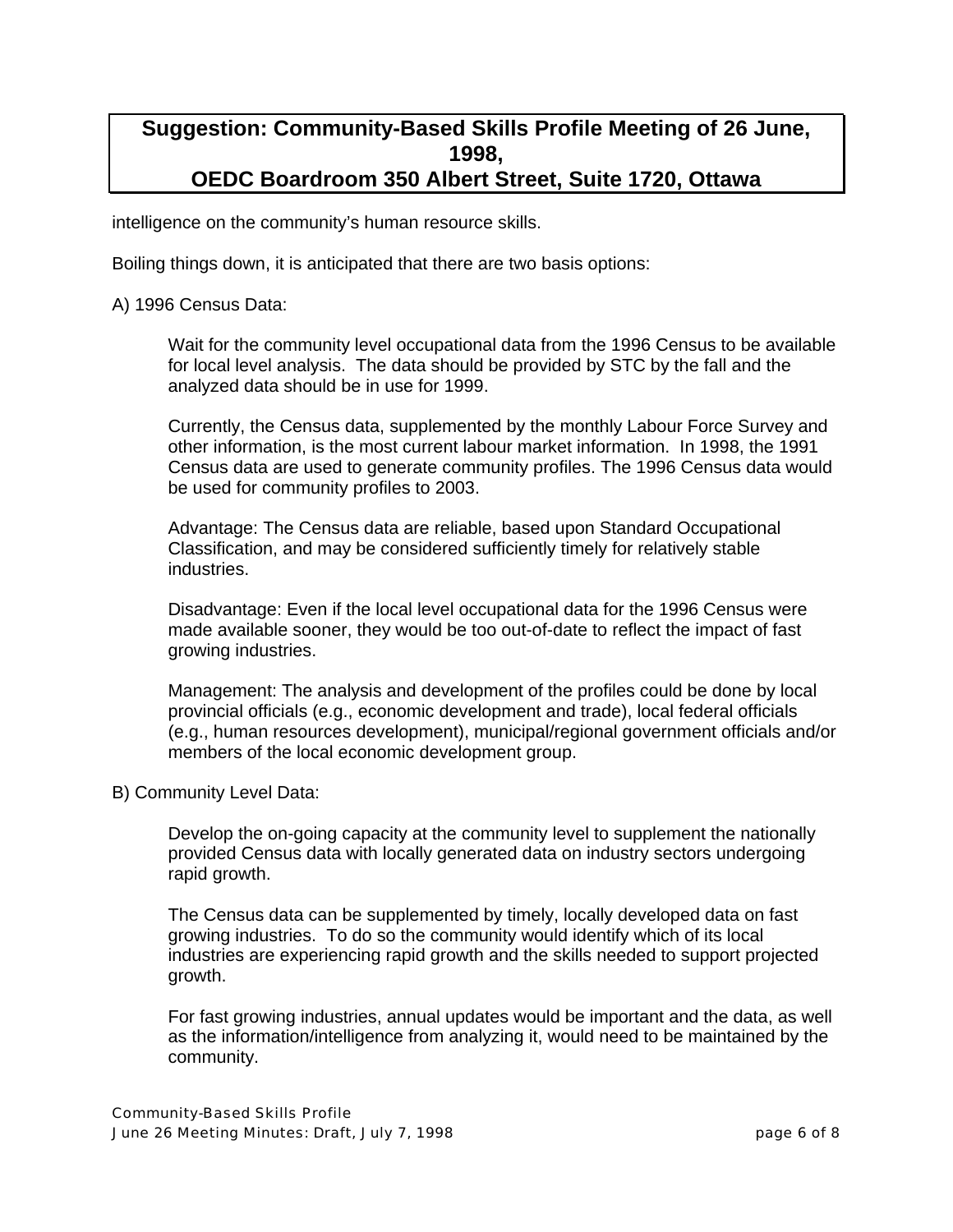Advantages: Communities have distinct industrial structures and the intelligence on their own growth areas. Further, as investment decisions involve location selection, it is very advantageous that the community skills profile be developed and maintained by the community.

Disadvantage: The establishment of a new community level data gathering capacity raises leadership, management and funding challenges.

Management: Bring together the key players for the identifying the platform for the community-based skills profile and overseeing the data research, collection and maintenance include:

- $\triangleright$  community economic developers
- $\triangleright$  local labour market analysts
- ¾ employers/employer or industry associations

These three would have the raison d'être, mandate, local level intelligence and skills and the access to the source of information to develop and maintain the communitybased skills profile. The other users of the information, such as educators/trainers and municipal planners, may also represent champions for having the data developed.

#### **8. FEED BACK**

Meeting participants are asked to provide comment on the minutes and the options, which Investment Partnerships Canada was asked to further develop.

With respect to the options, participants are asked to answer the following:

- a) Do you agree with the need for timely, detailed information on occupational skills at the community level?
- b) Do you agree that this need to not currently being met?
- c) Do you agree that the development of community-based data (similar to the outline provided in the previous section) would meet the need?
- It would be very much appreciated if your comments and answers were provided to Philémon Paquette (Paquette Consulting), 729 Morin Street, Ottawa, Ont. K1K 3G8; internet: philemon@netcom.ca; fax: (613) 749-8622. And may be telephoned at (613) 749-8503.